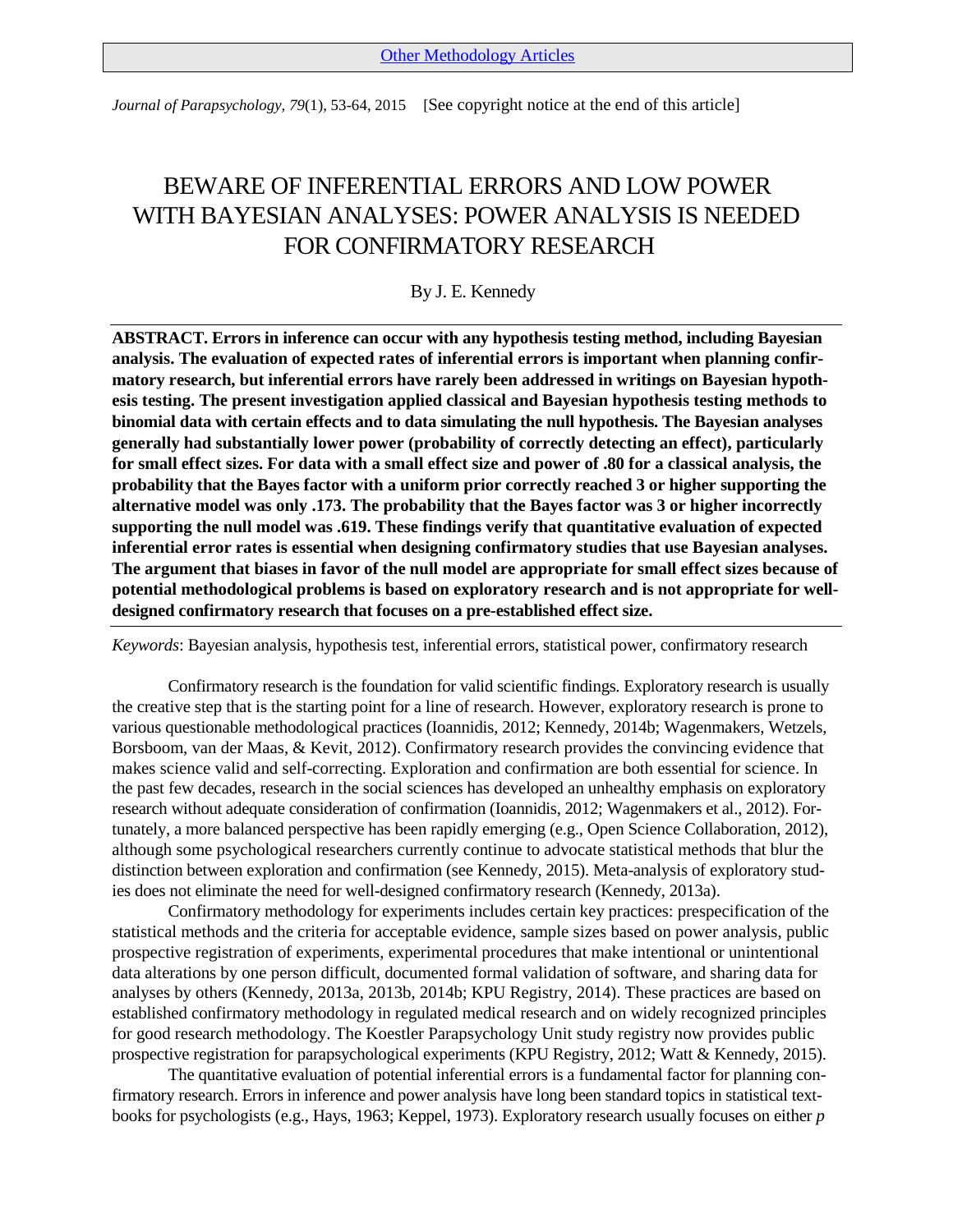values or effect sizes, with little or no consideration of sample size, power, and inferential errors. Properly designed confirmatory research incorporates an explicit, balanced recognition of the interactions among effect size, sample size, statistical significance, and inferential errors.

Evaluation of inferential errors and power quantifies the statistical validity of a planned hypothesis test. These evaluations determine the rates of correct and incorrect inferences if the true effect size is a certain value, and the corresponding rates if the null hypothesis is true. The evaluations can be done for different effect sizes to form a curve that covers the range of effects of interest. This curve represents the operating characteristics for the hypothesis test. For confirmatory research, a certain minimum effect size is often of interest and is the focus of the evaluation.

In well-designed confirmatory research, all analysis decisions that could affect the experimental results are made prior to data collection. These decisions include the specific statistical methods, criteria for acceptable evidence, specification of any data adjustments, and criteria for excluding any data from the analyses. If this information cannot be prespecified, the study is more exploratory than confirmatory. These methodological decisions should be publicly registered before data collection begins.

The use of Bayesian analysis is rapidly increasing in scientific research. The basic philosophy, assumptions, and models for Bayesian analyses were described conceptually in a previous paper (Kennedy, 2014a). That paper also pointed out the need for direct comparisons of Bayesian and classical methods for confirmatory research.

Kruschke (2011, p. 321) defines statistical power in a Bayesian context as "[t]he probability of achieving the goal [of the study], given the (suspected) true state of the world." He describes the value of using simulated data to evaluate power when planning research, but he does not address all types of inferential errors.

Most writings on Bayesian methods have focused on exploratory research without considering inferential errors or prespecifying the criteria for acceptable evidence. Few writings address confirmatory practices. One notable exception is the document by the U.S. Food and Drug Administration (2010) that has recommendations for the use of Bayesian methods when seeking approval of medical devices. The document recommends that the experimental design and protocol include the prior probabilities and statistical models that will be used, the criteria for acceptable evidence, and the operating characteristics for type I errors and power.

The present paper quantitatively compares the power and rates of inferential errors for classical and Bayesian analyses for examples of confirmatory experiments that use binomial analysis. The primary purpose is to investigate and to verify the need to evaluate statistical power and inferential error rates for Bayesian hypothesis tests.

# **Classical Power Analysis**

The decision process for a classical hypothesis test for confirmatory research is to accept or to reject the null hypothesis. If the null hypothesis that the results are due to chance is rejected, the experiment is interpreted as providing evidence for the alternative or experimental hypothesis. Thus, the experiment has two possible outcomes—the null hypothesis is either accepted or rejected. Note that this decision process applies to well-designed confirmatory research but not to the more common exploratory analyses that are typically underpowered. In underpowered studies, one cannot accept or support the null hypothesis because nonsignificant results could be due to low power rather than to the null hypothesis being true.

Classical power analysis determines the sample size needed for an experiment to have a high probability of reaching the correct conclusion. The power analysis must consider the probability of rejecting the null hypothesis when the alternative hypothesis is true and the probability of accepting the null hypothesis when the null is true. Standard power calculations determine the sample size from four factors: (a) the desired power of the experiment, which is the probability that the null hypothesis will be rejected if the alternative or experimental hypothesis is true, (b) the effect size for the alternative hypothesis, (c) the alpha or significance level for the analysis, which is the probability of making a type I error that incorrectly rejects the null hypothesis when it is true, and (d) whether the statistical test is one- or two-sided.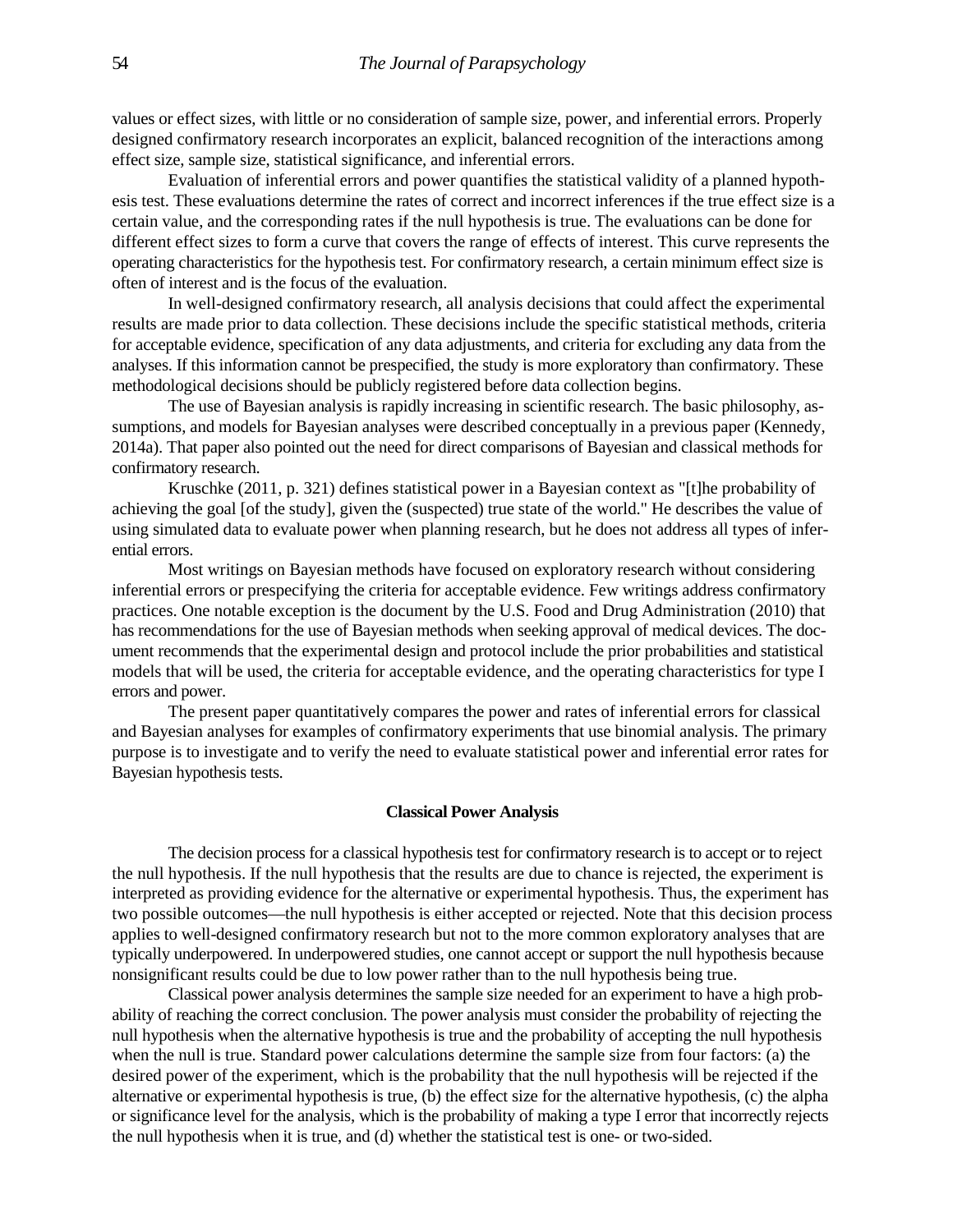For confirmatory research, the effect size for a power calculation is typically based on previous research and/or on an effect that would be meaningfully convincing or useful. The usual recommendations are that the power be at least .8 for confirmatory research and preferably higher, such as .95. The alpha or significance level is typically set at .05. However, the convention for alpha = .05 has become overly rigid and does not consider the nature of the phenomenon being investigated or the distinction between exploratory and confirmatory research. For confirmatory research on controversial effects, an alpha of .01 may be more appropriate. On the other hand, an alpha larger than .05 is often appropriate for small exploratory studies. The fixation on alpha = .05 has promoted ambiguity about whether research is exploratory or confirmatory.

When the effect size for the alternative hypothesis is estimated from previous data, the estimate may not be accurate. If the true effect size is greater than the estimate, the experiment will have greater power than the calculated power. If the true effect size is less than the estimate, the experiment will have lower power. Good practice is to consider the confidence interval for the effect size estimate and to use an effect size for the power calculation that is from the lower part of the confidence interval.

Power calculators are available online and as free programs—notably the G\*Power program (Faul et al., 2007; Faul, Erdfelder, Lang, & Buchner, 2012). For binomial power calculations, some calculators use a normal approximation that is not accurate for small samples sizes. Exact calculations, such as performed by the G\*Power program, are preferable for small samples sizes.

## **Background for Bayesian Analysis**

Bayesian analysis is based on the philosophical position that probability reflects uncertainty in the human mind rather than uncertainty in the physical world (Kennedy, 2014a). Classical analysis is based on models of uncertainty in the physical world. Bayesian analysis requires models for the human mind in addition to models of processes in the physical world. The analysis starts with *prior probability distributions*  that model the beliefs and uncertainties in a human mind prior to the experiment. These prior probabilities are updated based on the results of the experiment to produce *posterior probability distributions* that represent what a person should believe after the experiment. Obviously, a Bayesian analysis produces different results for different prior probabilities or beliefs. *Objective Bayesian methods* attempt to minimize the subjective aspects and potential biases of prior probability distributions.

The *Bayes factor* is a measure of the evidence from the current study and has a key role in Bayesian hypothesis testing. It is the ratio of the posterior probability for the experimental outcome if the outcome was produced by the alternative model divided by the posterior probability for the experimental outcome if the outcome was produced by the null model. The calculation of posterior probability for the alternative model requires a prior probability distribution for the effect size for the alternative model. The debates about Bayesian results often hinge on differing opinions about the prior probability distribution for an effect size. Objective Bayesian hypothesis tests typically focus on the Bayes factor.

Widely accepted conventions have not been established for the magnitude of the Bayes factor (or odds) that is considered acceptable evidence. Discussions of this topic usually refer to Jeffreys (1961), who said he used an odds of 3 the way a classical analyst uses  $p = 0.05$  and an odds of 10 the way a classical analyst used  $p = 0.01$ . Most applications of Bayesian hypothesis tests have been for exploratory research and have not specified a criterion for acceptable evidence.

An important feature of Bayesian analysis is that the Bayes factor can be inverted to give the odds that the results were produced by chance, as assumed for the null model. The criterion for acceptable evidence can be applied to the null model as well as to the alternative model. This can provide evidence directly supporting the null hypothesis.

A Bayesian hypothesis test can have three possible outcomes. The Bayes factor can exceed the criterion supporting the alternative model, or it can exceed the criterion supporting the null model, or it can fall into the intermediate zone that does not convincingly support either model. An experiment with a small sample size will likely have the latter result.

Proponents of Bayesian analysis have sometimes argued that type I error and power are classical concepts that should not be considered with Bayesian analysis. That argument is basically a philosophical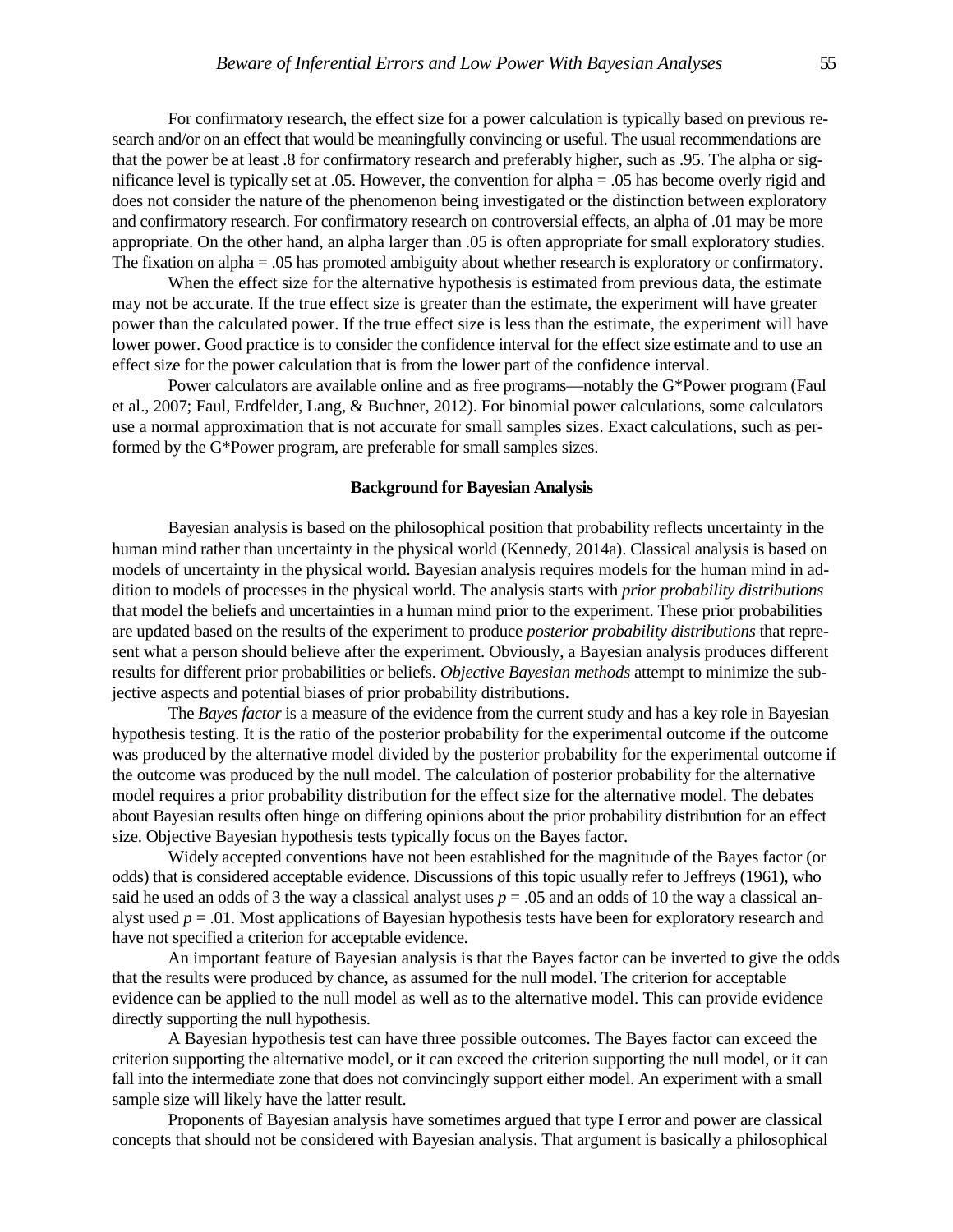stance that virtually eliminates any discussion of inferential errors or accountability for an analyst. Fortunately, the majority of analysts appear to recognize that inferential errors can occur with Bayesian analyses and should be addressed in scientific research, particularly confirmatory research. Kruschke (2011) discusses statistical power from a Bayesian perspective.

Evaluations of inferential error rates and power determine whether the methodological decisions about prior probabilities, specific statistical models, acceptance criteria, and sample size combine to form an effective process for making scientific inferences about a phenomenon. Researchers planning a confirmatory study must make decisions for each of these factors, and those choices affect the probability of making an incorrect inference. These decisions should be based on an understanding of how the different possible choices affect the operation of the hypothesis test. The effectiveness of a confirmatory hypothesis test needs to be quantitatively evaluated with all of the decisions for these factors operating together.

#### **Investigation Plan**

A basic strategy for evaluating statistical decision-making processes is to apply the processes to data with known properties, as in the common practice of using simulations to evaluate and compare statistical methods. This strategy can be used to evaluate any decision-making process, including Bayesian hypothesis tests. For purposes of evaluation, a hypothesis test can be conceptualized as a black box that has an input of data and outputs a decision. The black box can be any type of hypothesis test and is evaluated by observing the output when the input data have known properties. The same input data can be used to evaluate different hypothesis testing methods.

The first step is to develop a model for generating data that simulates an effect that the experiment is intended to detect, and a model that generates data for the null hypothesis. The planned statistical analysis is applied to data from each model, and the rates of correct and incorrect inferences determined. This pragmatic approach underlies traditional power analysis and indicates the statistical validity of the hypothesis test. An appropriate effect size or range of effect sizes for these evaluations is usually obvious for confirmatory research.

These evaluations estimate the probabilities of making correct and incorrect inferences for an experiment if the effect has a specific effect size. For binomial data, the effect is the value of the parameter *P*  in a binomial model. Most binomial hypothesis tests assume that the effect being investigated has a fixed but unknown value of *P*. As discussed in the previous paper (Kennedy, 2014a), Bayesian prior probability distributions represent the uncertainties in the beliefs in a human mind, not variability or random effects in the phenomenon being investigated. The prior probabilities are part of the hypothesis test, not part of the models for generating data to evaluate the hypothesis test. The data for evaluating the hypothesis-testing methods simulate conditions in the external world. Thus, a fixed value of *P* is used to simulate a phenomenon for a typical binomial hypothesis test.

In the comparisons described below, the sample sizes for an experiment were determined using classical power analysis, and then the corresponding probabilities of correct and incorrect inferences for a Bayesian analysis were determined for that sample size and effect size. A Bayes factor of 3 was set as the criterion for significant or acceptable evidence for the alternative model or for the null model. The number of hits for obtaining a Bayes factor of 3 was found, and the probabilities of reaching that number were determined for both the null model and the modeled effect.

As noted above, a Bayesian hypothesis test has three possible outcomes. The evaluations here provide the probability of each possible outcome if the null hypothesis is true and if the modeled alternative hypothesis is true.

The cases described below are for studies with  $P = 0.5$  for the null hypothesis, as is typical for parapsychological experiments with random event generators (REGs). Two different effect sizes were investigated as alternative models,  $P = .53$  and  $P = .503$ . Both are within the range of effects reported as evidence in parapsychological experiments. For each effect size, the sample size was determined for three different sets of parameters for the classical power analysis: (a) alpha = .05 and power = .80, (b) alpha = .05 and power = .95, (c) alpha = .01 and power = .95. These options cover the range of power analysis that would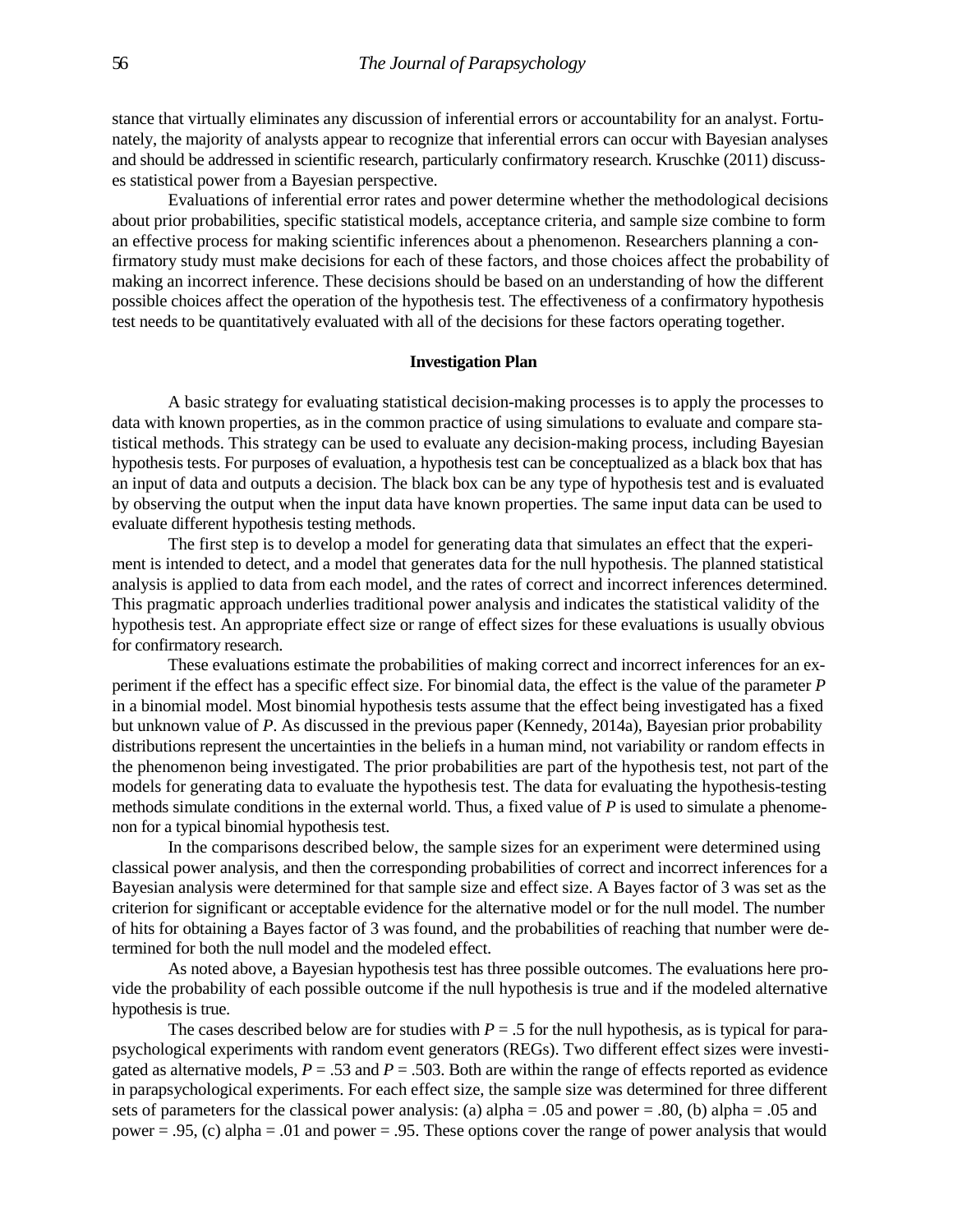reasonably be used in designing a confirmatory experiment. The classical sample sizes were determined using the G\*power program (Faul et al., 2012).

The comparisons were based on two-sided tests. This was done because two-sided tests are often recommended in general and are specifically appropriate for parapsychology given the established occurrence of psi missing. Psi missing has been prominent in studies with REGs. Also, two-sided analyses are the only option for the online binomial Bayes factor calculator that was used.

The Bayes factor analysis used the online binomial Bayes factor calculator provided by Rouder (2012). As is common for Bayesian binomial analysis, this calculator has a beta distribution for the prior probability and requires that the two beta parameters be specified. The parameters beta $(1,1)$  were used for one analysis. These provide a uniform prior distribution that is frequently recommended as an objective Bayesian prior and is based on the assumption that any hit rate is equally possible between 0% and 100%. However, this "objective" prior distribution does not reasonably represent the beliefs of either proponents or skeptics of psi. A second analysis was done with parameters beta(22,22). These parameters represent a belief that effects between .4 and .6 are most likely. This distribution is symmetric and has 82% of the distribution between .4 and .6. The beta(22,22) prior is more representative of beliefs based on previous research than is the beta $(1,1)$  prior. However, the selection of this prior distribution was somewhat arbitrary, and arguments can be made that a different prior distribution is preferable. Differing opinions about prior probability is the nature of Bayesian analysis. The purpose here is to investigate the value of power analysis and inferential error evaluations for Bayesian hypothesis tests. Identification and justification of an optimal prior distribution for a particular situation is a different task, and it may be affected by the findings from the present investigation. Online graphs and tables of the beta distribution (e.g., Casio Computer Company, 2014) can be used to display and explore the different options.

Once the number of hits for a Bayes factor of 3 was determined for the different sample sizes and beta parameters, the Stat Trek (2014) online binomial calculator was used to calculate the probabilities for the different possible outcomes under the null and alternative models. The binomial calculator gives cumulative probabilities that are equivalent to those obtained from running an extremely large number of simulations. The Appendix provides more detailed information about this process and gives the cutoff values that were used. Because the distributions investigated here are symmetric, the evaluations for a positive deviation give the same results as those for a negative deviation. For example, the evaluation of  $P = .53$ gives the same inferential error rates and power as an evaluation of  $P = .47$ .

The Jeffreys prior that uses beta(.5,.5) is sometimes recommended as an objective prior and was also initially examined. This is a U-shaped distribution that is higher on the tails near 0 and 1 and thus is even less realistic than the uniform distribution. When it became apparent that this prior gives lower power than the uniform distribution, further consideration of it was rejected.

#### **Results**

The results are shown in Tables 1 and 2 for the two different effect sizes. The null model is designated as H<sub>0</sub> in the tables and the alternative model as H<sub>1</sub>. The column for "Probability BF(H<sub>1</sub>)  $\geq$ 3" under "If H1 is True" gives the basic power for the Bayesian analysis, that is, the probability of obtaining a Bayes factor significantly  $(≥3)$  supporting the alternative model if the alternative model is true. The column for "Probability  $BF(H_1) \ge 3$ " under "If  $H_0$  is True" gives the alpha level or probability of type I error for the Bayesian analysis, that is, the probability of obtaining a Bayes factor significantly in favor of the alternative model if the null model is true. The column for "Probability  $BF(H_0) \ge 3$ " under "If  $H_1$  is True" is important because it gives the probability of obtaining a Bayes factor significantly in favor of the null model if the alternative model is actually true.

The Bayesian analyses generally have substantially lower power than the classical analyses, particularly for the uniform prior distribution. As shown in Table 1 for the hit rate of 53%, when the classical analysis has a power of .80, the power for the Bayes factor with a uniform prior is .393, and the probability of obtaining a Bayes factor that incorrectly supports the null model is .294. The probability of making a type I error with the uniform prior is .002 in all three cases and, thus, is much lower than the classical alpha level.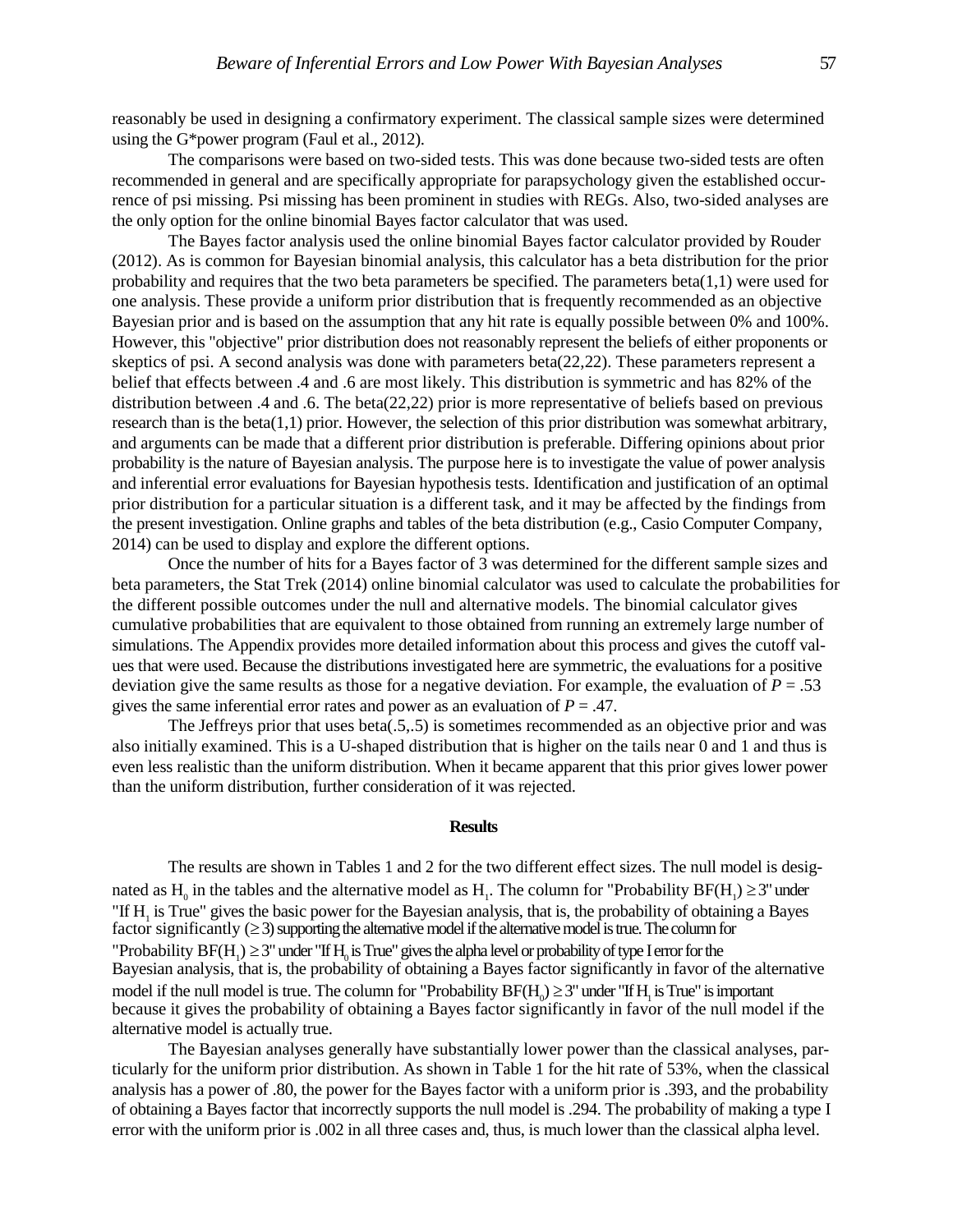The power increases and error rates decrease for the beta(22,22) prior and as sample size increases. For the case with classical power of .95 and alpha of .01, the Bayesian power and probability of type I error for the beta(22,22) prior are .944 and .008 respectively, which are very close to the classical values.

The lower power and higher associated errors are dramatic for the smaller hit rate of 50.30%. As shown in Table 2, when the classical analysis has a power of .80, the power for the Bayes factor with a uniform prior is only .173, and the probability of obtaining a Bayes factor that incorrectly supports the null model is .619. With the beta(22,22) prior, the probability of the Bayes factor incorrectly supporting the null hypothesis is still greater than the probability of it correctly supporting the alternative model (.386 versus .318). For all the cases in Table 2, the Bayesian analysis has substantially less power, and in most of them it is substantially biased in favor of the null model. The probability of making a type I error is essentially zero.

| Table 1                                                                                     |
|---------------------------------------------------------------------------------------------|
| Inferential Errors and Power for Classical and Bayesian Binomial Analyses for               |
| <i>H</i> , <i>Effect Size</i> = 53.00% and <i>H</i> <sub>o</sub> ( <i>Chance</i> ) = 50.00% |

| <b>Classical Power Analysis</b> |       |       | Analysis for Bayes Factor (using $N$ from the classical power analysis) |                                       |                                 |                       |                                         |                                 |                       |
|---------------------------------|-------|-------|-------------------------------------------------------------------------|---------------------------------------|---------------------------------|-----------------------|-----------------------------------------|---------------------------------|-----------------------|
| Alpha                           | Power | N     | Prior Beta                                                              | If H <sub>1</sub> is True $(P = .53)$ |                                 |                       | If H <sub>0</sub> is True ( $P = .50$ ) |                                 |                       |
|                                 |       |       | Parameters                                                              | Probability<br>$BF(H1) \geq 3$        | Probability<br>$BF(H_0) \geq 3$ | Probability<br>BF < 3 | Probability<br>$BF(H1) \geq 3$          | Probability<br>$BF(H_0) \geq 3$ | Probability<br>BF < 3 |
| .05                             | .80   | 2,189 | 1,1                                                                     | .393                                  | .294                            | .313                  | .002                                    | .976                            | .022                  |
|                                 |       |       | 22,22                                                                   | .629                                  | .069                            | .302                  | .014                                    | .814                            | .172                  |
| .05                             | .95   | 3,613 | 1,1                                                                     | .672                                  | .106                            | .222                  | .002                                    | .982                            | .016                  |
|                                 |       |       | 22,22                                                                   | .844                                  | .017                            | .139                  | .010                                    | .866                            | .124                  |
| .01                             | .95   | 4,963 | 1,1                                                                     | .846                                  | .035                            | .119                  | .002                                    | .984                            | .014                  |
|                                 |       |       | 22,22                                                                   | .944                                  | .004                            | .052                  | .008                                    | .888                            | .104                  |

 $BF(H_1) \geq 3$  indicates that the Bayes factor is 3 or greater, supporting the alternative model.

 $BF(H_0) \geq 3$  indicates that the Bayes factor is 3 or greater, supporting the null model.

BF < 3 indicates that the Bayes factor is less than 3 for both the alternative and null models.

| $1$ and $2$                                                                   |  |  |  |  |  |  |  |  |
|-------------------------------------------------------------------------------|--|--|--|--|--|--|--|--|
| Inferential Errors and Power for Classical and Bayesian Binomial Analyses for |  |  |  |  |  |  |  |  |
| <i>H</i> , <i>Effect Size</i> = 50.30% and $H_0$ (Chance) = 50.00%            |  |  |  |  |  |  |  |  |

 $T<sub>o</sub>$  $h<sub>1</sub>$  $\gamma$ 

| <b>Classical Power Analysis</b> |       | Analysis for Bayes Factor (using $N$ from the classical power analysis) |            |                                |                                 |                       |                                |                                          |                       |
|---------------------------------|-------|-------------------------------------------------------------------------|------------|--------------------------------|---------------------------------|-----------------------|--------------------------------|------------------------------------------|-----------------------|
| Alpha                           | Power | $\boldsymbol{N}$                                                        | Prior Beta | If H, is True $(P = .503)$     |                                 |                       |                                | If H <sub>0</sub> is True ( $P = .500$ ) |                       |
|                                 |       |                                                                         | Parameters | Probability<br>$BF(H1) \geq 3$ | Probability<br>$BF(H_0) \geq 3$ | Probability<br>BF < 3 | Probability<br>$BF(H1) \geq 3$ | Probability<br>$BF(H_0) \geq 3$          | Probability<br>BF < 3 |
| .05                             | .80   | 218,187                                                                 | 1,1        | .173                           | .619                            | .208                  | .000                           | .998                                     | .002                  |
|                                 |       |                                                                         | 22,22      | .318                           | .386                            | .296                  | .002                           | .988                                     | .010                  |
| .05                             | .95   | 361,059                                                                 | 1,1        | .417                           | .337                            | .246                  | .000                           | .998                                     | .002                  |
|                                 |       |                                                                         | 22,22      | .601                           | .160                            | .239                  | .000                           | .992                                     | .008                  |
| .01                             | .95   | 494,843                                                                 | 1,1        | .643                           | .162                            | .195                  | .000                           | .998                                     | .002                  |
|                                 |       |                                                                         | 22,22      | .795                           | .061                            | .144                  | .000                           | .992                                     | .008                  |

 $BF(H_1) \geq 3$  indicates that the Bayes factor is 3 or greater, supporting the alternative model.

 $BF(H_0) \geq 3$  indicates that the Bayes factor is 3 or greater, supporting the null model.

BF < 3 indicates that the Bayes factor is less than 3 for both the alternative and null models.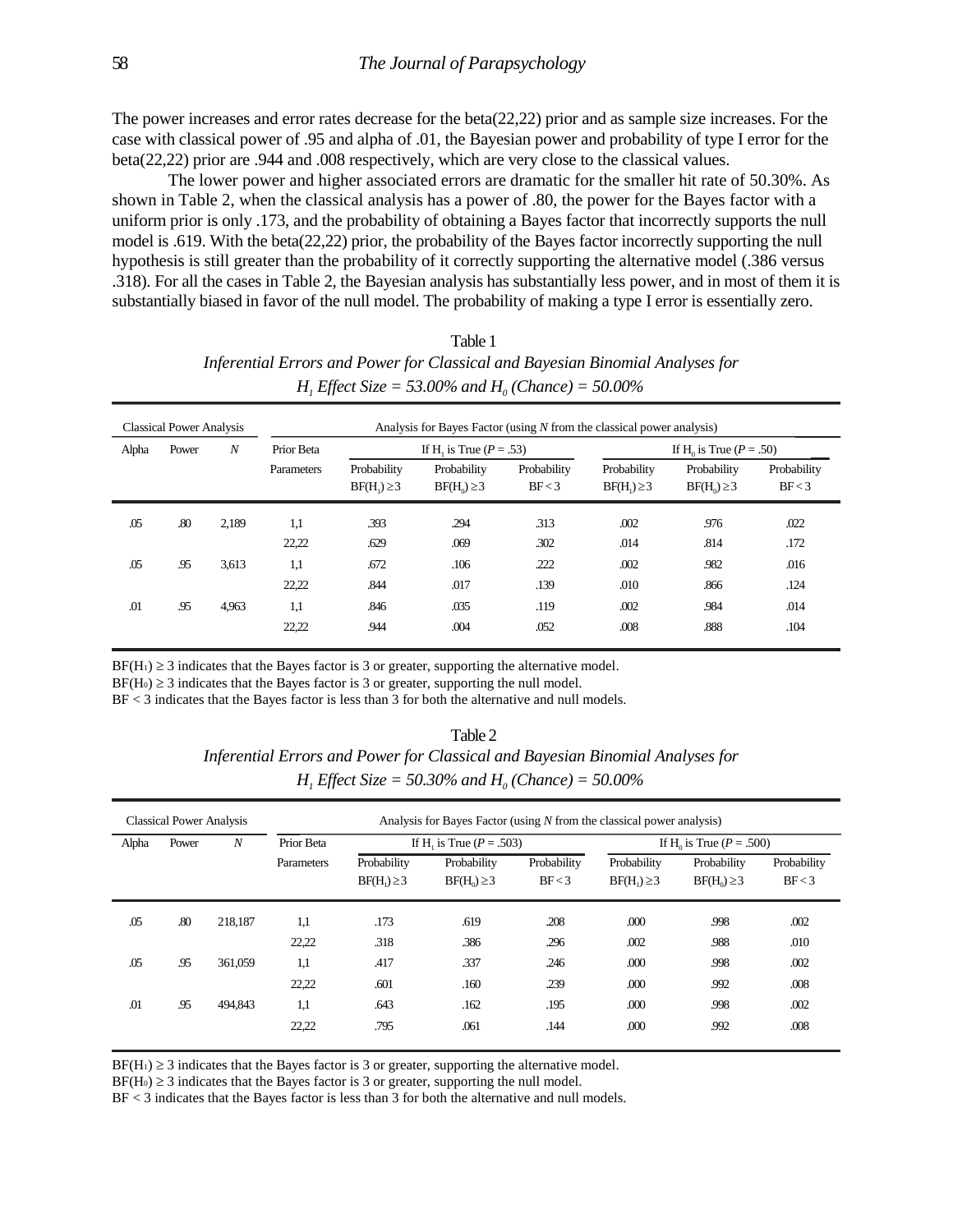# **Discussion and Conclusions**

These findings verify that quantitative evaluation of inferential errors is needed for confirmatory research with Bayesian analysis, as well as for confirmatory research with classical analysis. The investigations found that the Bayesian analyses of the binomial data tended to have lower power and higher rates of associated inferential error than the classical hypothesis tests. For small effect sizes, the Bayesian analyses were strongly biased toward supporting the null model when the alternative model was true.

The analyses here should not be taken as evidence that classical hypothesis tests are generally superior to Bayesian methods, or as recommendations about prior probabilities or the magnitude that a Bayes factor must reach to provide acceptable evidence. Rather, my expectation is that useful prior probabilities and criteria for acceptable evidence can be found for Bayesian analyses if inferential errors and power are evaluated. The primary conclusion here is that these evaluations are essential for confirmatory research.

# **Small Effects**

The differences in conclusions between Bayesian and classical analyses for small effects are well known among statisticians and are a manifestation of the *Jeffreys-Lindley paradox*. Diffuse prior probability distributions, such as a uniform distribution, enhance this paradox. Some proponents of Bayesian methods have argued that these differences between classical and Bayesian results indicate that classical methods are flawed (e.g., Jefferys, 1990; Wagenmakers & Grünwald, 2005). This argument appears to be based on the assumption that Bayesian methods are theoretically optimal and should be the standard for evaluating other statistical methods. However, a more common and less disputable strategy for evaluating statistical methods is to use data that simulate effects of interest. These more empirical evaluations are less susceptible to overly optimistic theoretical ideas. The evaluations here show that Bayesian analyses can be strongly biased in favor of the null model when the alternative model is actually true. Similar conclusions have been reached by others (e.g., Bem, Utts, & Johnson, 2011; Dobyns, 1992).

Some defenders of Bayesian methods attempt to put a positive spin on the bias against small effects by claiming that small effects are usually due to methodological artifacts or to slight meaningless effects for the phenomenon being investigated (e.g., Jefferys, 1990). That argument may have some plausibility for exploratory research, but it is not appropriate for well-designed confirmatory research that is attempting to verify previous findings. The argument is basically a speculation that is impervious to empirical data. Larger sample sizes cannot overcome these a priori assumptions that the effects are meaningless. The result is that small effects could be largely excluded from scientific findings with Bayesian analysis—a position that is inconsistent with the basic principles of empirical scientific research.

A more appropriate strategy for reaching valid scientific conclusions is to conduct well-designed confirmatory research rather than use biased statistical methods. Parapsychological research is just beginning to implement this type of confirmatory methodology.

#### **Counterintuitive, Arbitrary Priors**

The prior probabilities in Bayesian hypothesis testing can have counterintuitive consequences. For example, a uniform prior probability for effect size appears on the surface to represent a very open-minded prior belief that is typically described as "objective." However, a diffuse prior like this makes any specific effect size have a relatively low probability—including the specific effect size that is the experimental outcome. A low prior probability for the experimental outcome makes the Bayes factor favor the null hypothesis. In effect, the power of the hypothesis test is spread over an unrealistic "objective" range that results in the analysis favoring the null hypothesis. On the other hand, a narrow prior probability distribution can have a much higher or much lower probability for a particular effect size, depending on the details of the distribution and the specific effect.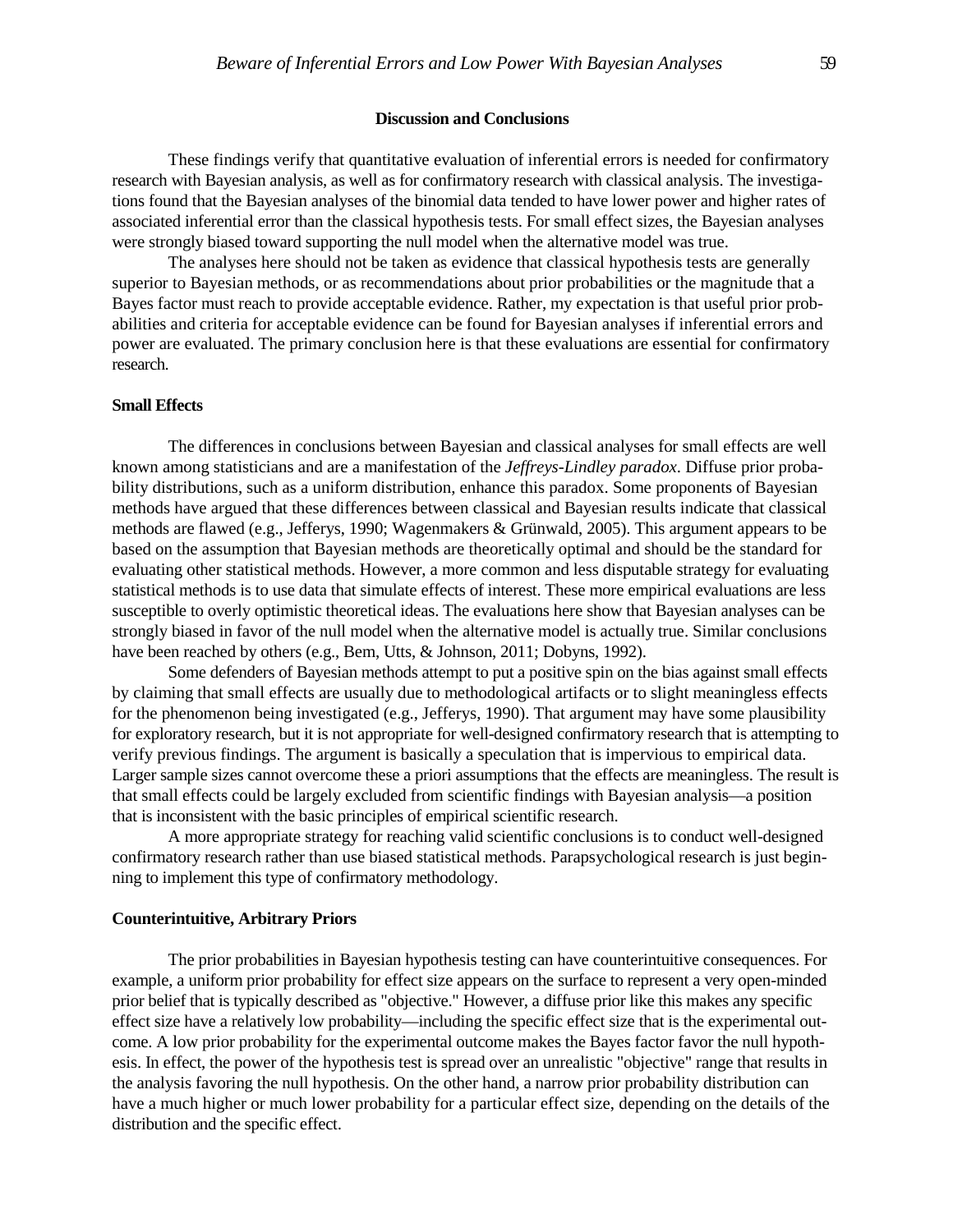The evaluation of inferential errors using simulated data for an effect of interest is very useful for revealing counterintuitive biases for a planned Bayesian hypothesis test. The Jeffreys-Lindley paradox is another manifestation of counterintuitive effects that can bias a hypothesis test.

In practice, the selection of a prior probability distribution is often substantially arbitrary. A wide range of prior probability distributions from diffuse to narrow usually can be justified as reasonably plausible. The beta(22,22) prior distribution was somewhat arbitrarily selected for the present investigation and will likely be considered inappropriate by some researchers. I cannot defend it as optimal or as specifically representing my personal beliefs. I can only say that it appears to me to be within the wide range of plausible priors.

Inferential errors and power can be useful factors in selecting prior probabilities for confirmatory research. Most writings on Bayesian analysis focus on the exploratory stage of research and recommend retrospective sensitivity analysis of prior probabilities. However, for confirmatory research, the sensitivity analyses need to be done at the planning stage and the selected priors included in the preregistered study information.

If an analysis has a high probability of inferential errors for an effect size that is of primary interest to the experimenter, the design and/or analysis need to be modified. For confirmatory research, this situation needs to be discovered at the planning stage rather than through retrospective sensitivity analysis. An efficient strategy may be to find a prior probability distribution that gives useful rates of inferential errors, and then consider whether the selected prior is within the range of plausible priors.

The potential for inferential errors also affects the interpretation of the final experimental results. For a classical analysis with low power, a nonsignificant result is ambiguous because the result could be due to low power or to the experimental hypothesis being false. A more fundamental point is that the absence of a careful power analysis typically indicates exploratory methodology that is prone to various questionable practices that can be difficult to detect from the final report. This is true whether or not the experimenter describes the research as exploratory. Similarly, for a Bayesian analysis that has a high probability of incorrectly supporting the null model when the alternative model is true, an experimental outcome supporting the null model is ambiguous, and the experiment is likely exploratory and prone to other questionable methodological practices that could be difficult to detect from the final report.

Some Bayesian analysts (e.g., Kruschke, 2011) consider the Bayes factor to be an undesirable hypothesis-testing method because of the high potential for bias. These analysts propose alternative Bayesian methods. If the proposed alternative methods are used for confirmatory research, prespecification of the criteria for acceptable evidence and evaluation of inferential errors and power are needed.

## **Limitations of Posterior Probabilities**

An often underappreciated limitation of Bayesian analysis is that the mathematical functions representing the posterior probabilities do not represent the multifactorial contingencies of actual scientific beliefs. The validity and meaning of the Bayes factor (or *p* value) for an experiment depend on the methodology that was used. The statistical evidence from an experiment is contingent upon good methodology, but key methodological factors (e.g., preregistration of the planned analysis, software validation, and measures to prevent fraud) are not considered in the statistical models. This larger context that is not represented in the mathematical models can be decisive when evaluating the evidence from an experiment. Attempts to quantitatively adjust posterior probabilities and subsequent prior probabilities for these methodological factors are inevitably subjective and imprecise.

Parapsychological research with electronic REGs is a clear example of the importance of the larger context for research. Meta-analyses of experiments with REGs have consistently found that smaller studies have larger effects (Kennedy, 2013a). This pattern is a recognized symptom of methodological bias, but could also be a property of psi (Kennedy, 2013a). Either way, the data are not consistent with a straightforward statistical analysis. The evidence from parapsychological experiments with REGs depends more on a person's opinion about this property of the results than on the specific *p* values or Bayes factors that are produced in an analysis.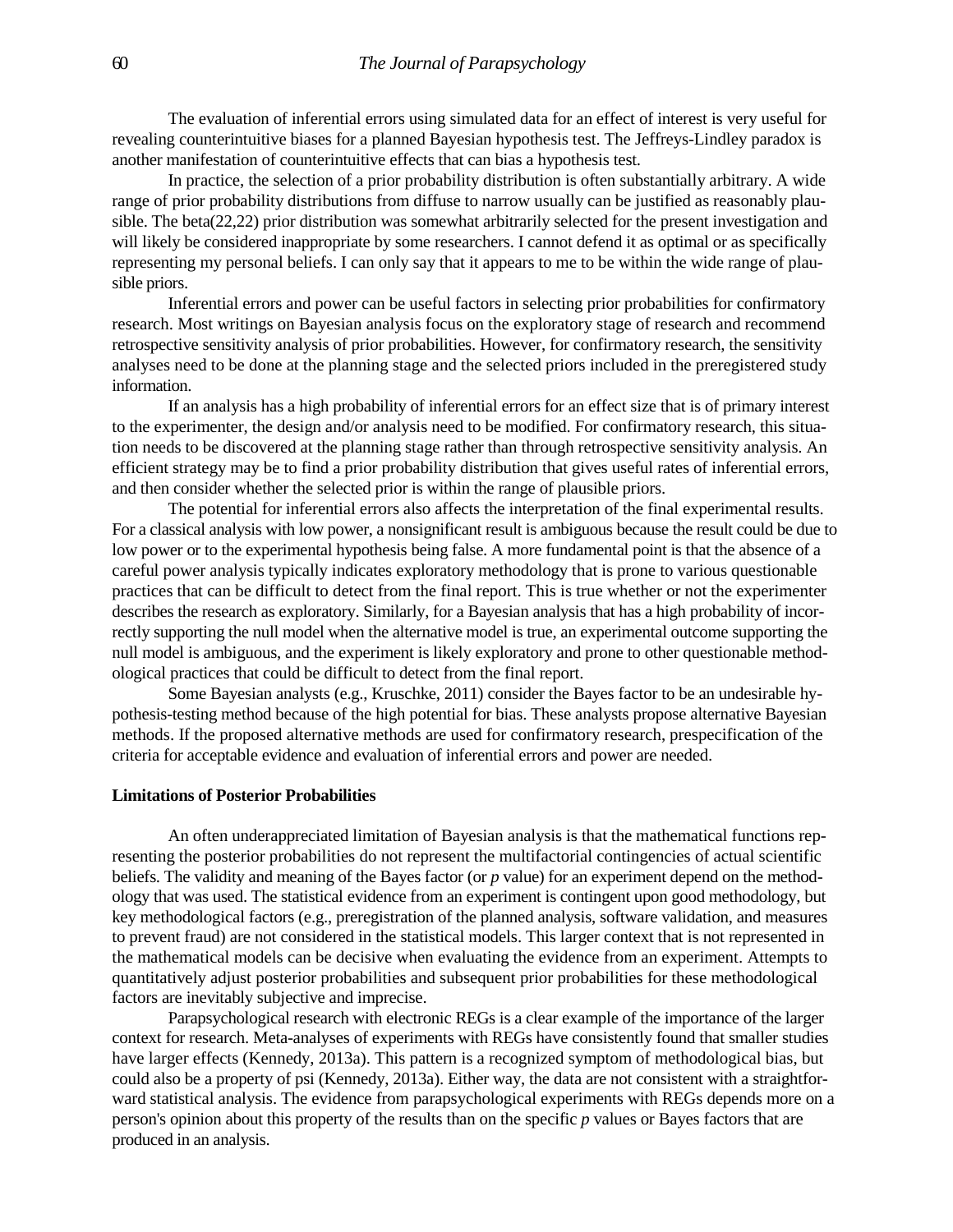Reasonable expectations for convincing experimental evidence are: (a) confirmatory methodology as described in the introduction, and (b) reliable confirmatory results that have properties consistent with the assumptions for the statistical analyses. Parapsychological research and most psychological research have not yet met these standards (Kennedy, 2013a, 2014b; Wagenmakers et al., 2012).

#### **Overall Summary**

The key points in this paper can be summarized as:

- 1. Quantitative evaluation of expected inferential errors and power is essential for planning statistically-based confirmatory research, including research with Bayesian analyses. These evaluations can be done by determining the probability of correct and incorrect inferences for the planned analysis when applied to data with and without the effect that the study is designed to detect. These evaluations are relatively easy for binomial analyses.
- 2. Much work remains to be done to develop reasonably unbiased Bayesian methods. The results of Bayesian hypothesis tests currently represent explorations of the properties of poorly understood and somewhat arbitrarily selected mathematical functions more than beliefs that a person has or should have. Better understanding of errors in inference will contribute significantly to the development of Bayesian methods.

The first conclusion above is consistent with the U.S. Food and Drug Administration (2010) recommendations on the use of Bayesian methods when seeking approval of medical devices. These recommendations recognize the current uncertainties and limitations of Bayesian analyses and are appropriate for confirmatory research that is expected to receive critical scrutiny (Kennedy, 2014a).

Exploratory analyses present different challenges than those discussed here. One problem is that researchers often report exploratory analyses only if the outcomes are suggestive of an effect. This introduces a fundamental bias for false-positive errors and shows the need for confirmatory research. Attempts to provide convincing evidence from exploratory research by altering the type I error rates do not eliminate the bias from selective reporting and do not eliminate the need for confirmatory research. The debates about Bayesian versus classical statistics have often implicitly focused on attempts to develop convincing results from exploratory research. Psychologists and parapsychologists appear to be reaching the same conclusion as has previously been reached for regulated medical research: well-designed confirmatory research is required for convincing scientific evidence.

#### **References**

- Bem, D. J., Utts, J., & Johnson, W. O. (2011). Must psychologists change the way they analyze their data? *Journal of Personality and Social Psychology*, *101*, 716-719. Retrieved from<http://deanradin.com/evidence/Bem2011.pdf>
- Casio Computer Company. (2014). Beta distribution (chart) calculator. Retrieved from<http://keisan.casio.com/exec/system/1180573226>
- Dobyns, Y. H. (1992). On the Bayesian analysis of REG data. *Journal of Scientific Exploration*, *6*, 23-45. Retrieved from<http://www.scientificexploration.org/journal/volume-6-number-1-1992>
- Faul, F., Erdfelder, E., Lang, A. G., & Buchner, A. (2007). G\*Power 3: A flexible statistical power analysis program for the social, behavioral, and biomedical sciences. *Behavior Research Methods*, *39*, 175-191.
- Faul, F., Erdfelder, E., Lang, A. G., & Buchner, A. (2012). G\*Power 3 [Computer software]. Retrieved from [http://www.psycho.uni-duesseldorf.de/abteilungen/aap/gpower3.](http://www.psycho.uni-duesseldorf.de/abteilungen/aap/gpower3)
- Hays, W. L. (1963). *Statistics*. New York, NY: Holt, Rinehart, and Winston.
- Ioannidis, J. P. A. (2012).Why science is not necessarily self-correcting. *Perspectives on Psychological Science*, *7*, 645-654. Retrieved fro[m http://pps.sagepub.com/content/7/6/645.full](http://pps.sagepub.com/content/7/6/645.full)
- Jefferys, W. H. (1990). Bayesian analysis of random event generator data. *Journal of Scientific Exploration*, *4*, 153- 169. Retrieved from<http://www.scientificexploration.org/journal/volume-4-number-2-1990>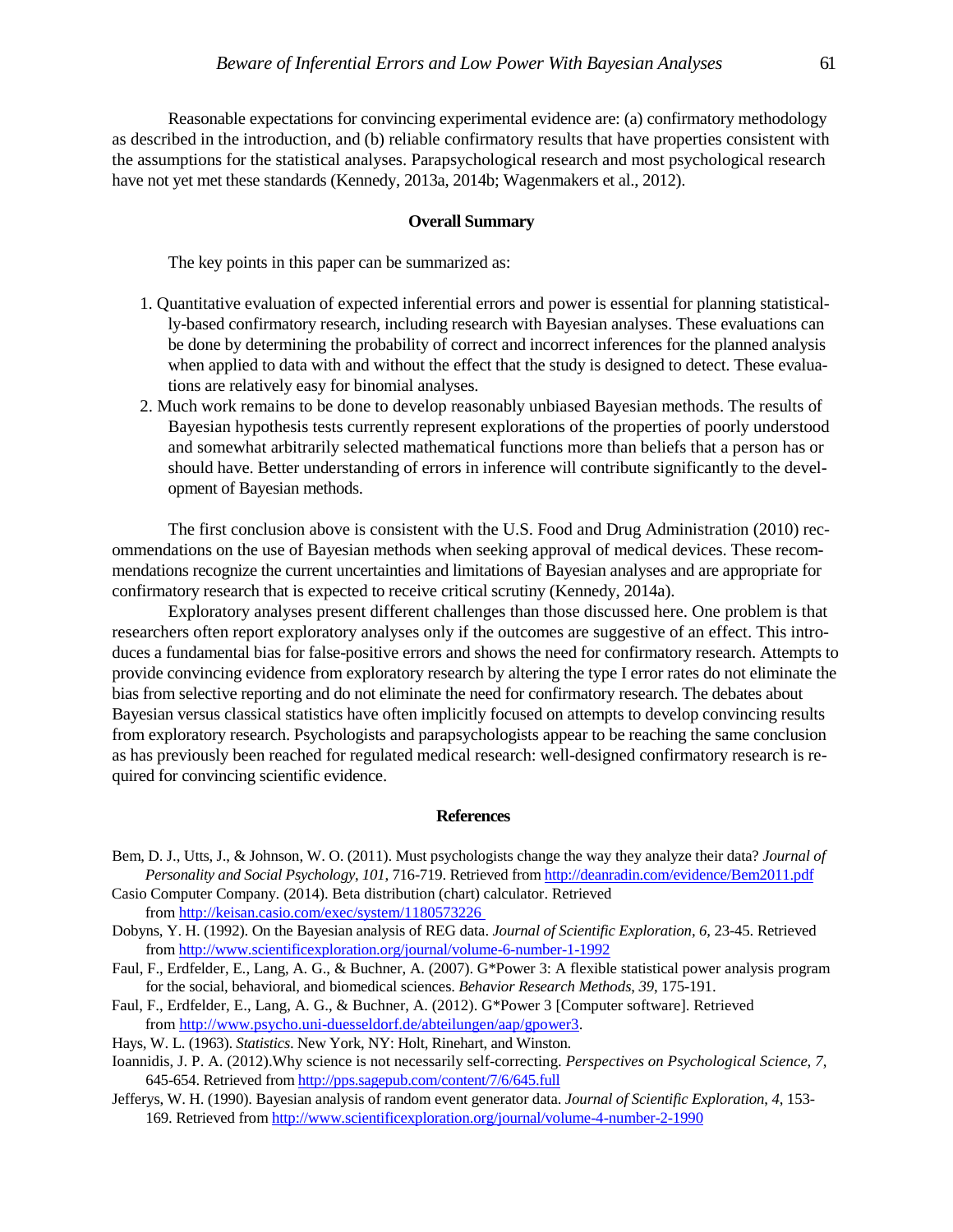Jeffreys, H. (1961). *Theory of probability* (3rd ed.). Oxford, England: Clarendon Press.

- Kennedy, J. E. (2013a). Can parapsychology move beyond the controversies of retrospective meta-analysis? *Journal of Parapsychology*, *77*, 21-35. Retrieved fro[m http://jeksite.org/psi/jp13a.pdf](http://jeksite.org/psi/jp13a.pdf)
- Kennedy, J. E. (2013b). [Letter to the editor]. *Journal of Parapsychology*, *77*, 304-306. Retrieved fro[m http://jeksite.org/psi/jp13let.pdf](http://jeksite.org/psi/jp13let.pdf)
- Kennedy, J. E. (2014a). Bayesian and classical hypothesis testing: Practical differences for a controversial area of research. *Journal of Parapsychology*, *78*, 170-182. Retrieved from<http://jeksite.org/psi/jp14.pdf>
- Kennedy, J. E. (2014b). Experimenter misconduct in parapsychology: Analysis manipulation and fraud. Retrieved from<http://jeksite.org/psi/misconduct.pdf>
- Kennedy, J.E. (2015). Critique of Cumming's "new statistics" for psychological research: A perspective from outside psychology. Retrieved from [http://jeksite.org/psi/critique\\_new\\_stat.pdf](http://jeksite.org/psi/critique_new_stat.pdf)
- Keppel, G. (1973). *Design and analysis: A researcher's handbook*. Englewood Cliffs, NJ: Prentice-Hall.
- KPU Registry. (2012). Registry for parapsychological experiments. Retrieved
- from<https://koestlerunit.wordpress.com/study-registry/> KPU Registry. (2014). Exploratory and confirmatory analyses. Retrieved from [http://www.koestler](http://www.koestler-parapsychology.psy.ed.ac.uk/Documents/explore_confirm.pdf)[parapsychology.psy.ed.ac.uk/Documents/explore\\_confirm.pdf](http://www.koestler-parapsychology.psy.ed.ac.uk/Documents/explore_confirm.pdf)
- Kruschke, J. K. (2011). *Doing Bayesian data analysis: A tutorial with R and BUGS*. Burlington, MA: Academic Press.
- Open Science Collaboration. (2012). An open, large-scale, collaborative effort to estimate the reproducibility of psychological science. *Perspectives on Psychological Science*, *7*, 657-660. Retrieved from<http://pps.sagepub.com/content/7/6/657.full>
- Rouder, J. (2012). Bayes factor for a binomially distributed observation. Retrieved fro[m http://pcl.missouri.edu/bf](http://pcl.missouri.edu/bf-binomial)[binomial](http://pcl.missouri.edu/bf-binomial)
- Stat Trek. (2014). Binomial calculator: Online table. Retrieved from [http://stattrek.com/online](http://stattrek.com/online-calculator/binomial.aspx)[calculator/binomial.aspx](http://stattrek.com/online-calculator/binomial.aspx)
- U.S. Food and Drug Administration. (2010). *Guidance on the use of Bayesian statistics in medical device clinical trials.* Retrieved fro[m http://www.fda.gov/downloads/MedicalDevices/DeviceRegulationandGuidance/Guidance-](http://www.fda.gov/downloads/MedicalDevices/DeviceRegulationandGuidance/Guidance-Documents/ucm071121.pdf)[Documents/ucm071121.pdf](http://www.fda.gov/downloads/MedicalDevices/DeviceRegulationandGuidance/Guidance-Documents/ucm071121.pdf)
- Wagenmakers , E., & Grünwald, P. (2005). A Bayesian perspective on hypothesis testing: A comment on Killeen (2005). *Psychological Science*, *17*, 641-642.
- Wagenmakers, E., Wetzels, R., Borsboom, D., van der Maas, H. J., & Kevit, R. (2012). An agenda for purely confirmatory research. *Perspectives on Psychological Science*, *7*, 632-638. Retrieved from<http://pps.sagepub.com/content/7/6/632.full.pdf+html>
- Watt, C., & Kennedy, J. E. (2015). Lessons from the first two years of operating a study registry. *Frontiers in Psychology*, *6* (article 173), 1-4[. DOI: 10.3389/fpsyg.2015.00173](http://dx.doi.org/10.3389/fpsyg.2015.00173) or <http://journal.frontiersin.org/Journal/10.3389/fpsyg.2015.00173/pdf>

*Broomfield, CO, USA jek@jeksite.org* 

# **Appendix**

The online binomial Bayes factor calculator provided by Jeff Rouder (2012) can be used for two-sided binomial analyses. This calculator provides the Bayes factor that has the posterior probability of the experimental outcome with the null model divided by the posterior probability of the experimental outcome with the alternative model. For  $P = .5$ , this Bayes factor as a function of the number of hits is a symmetric bell-shaped curve. If a Bayes factor of 3 is considered acceptable evidence, outcomes in the middle of the curve with Bayes factors greater than 3 are evidence supporting the null hypothesis. The points on each side where the Bayes factor just reaches 3 are the cutoff values or critical values for supporting the null hypothesis. Bayes factors of .333 or less on the tails support the alternative hypothesis. If the Bayes factor is inverted to give the posterior probability with the alternative model divided by the posterior probability with the null model, these tail values are 3 or greater supporting the alternative hypothesis. The points on each side where the Bayes factor just reaches .333 or less are the cutoff values or criteria for supporting the alternative hypothesis. Outcomes with a Bayes factor that falls between 3 and .333 do not clearly support either the alternative or null hypothesis. For a given number of trials, prior beta parameters, and *P* for the null model, the cutoff values can easily be found by trying different numbers of hits until the Bayes factor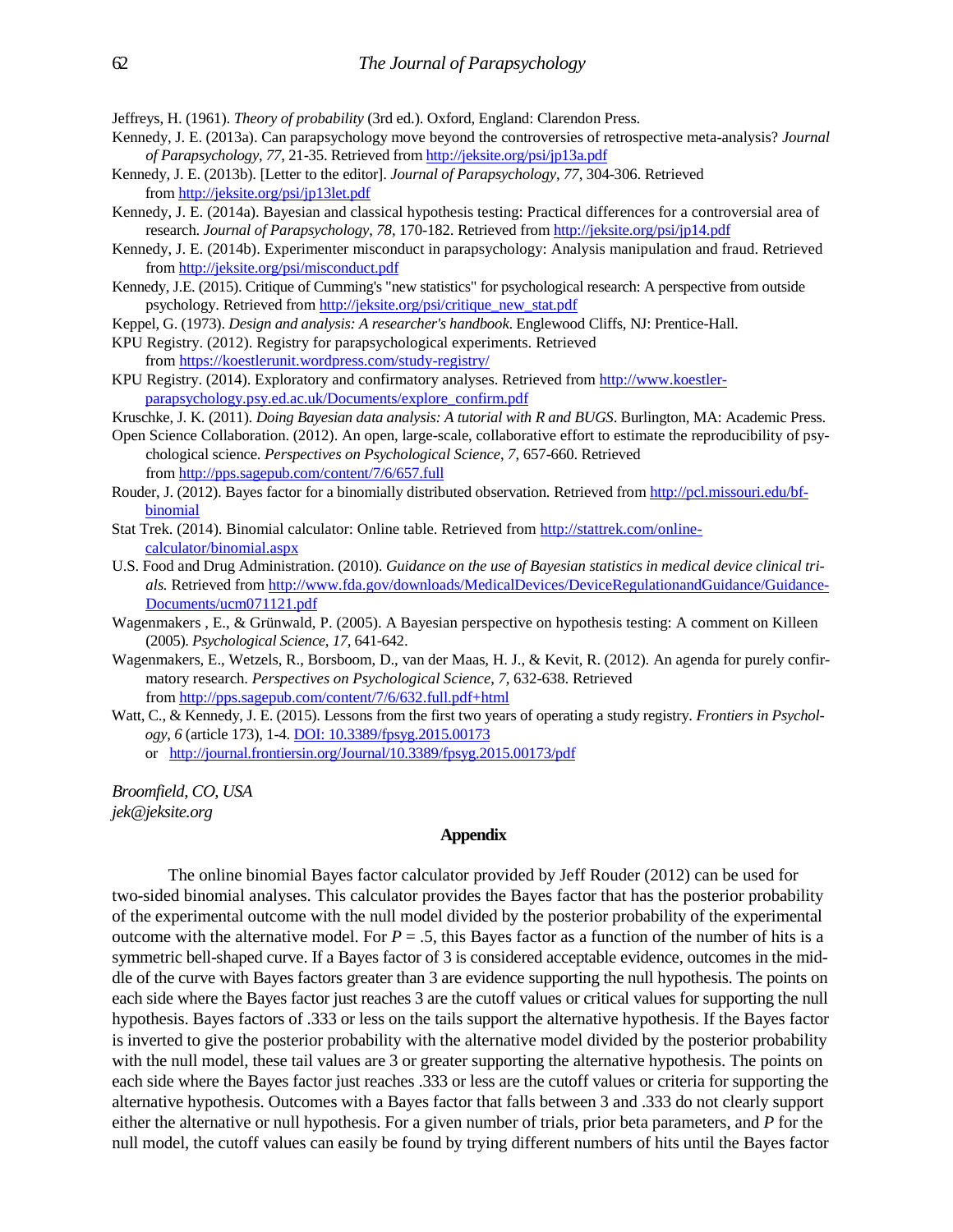Once these cutoff points for the Bayes factor have been determined, the power and probability of errors in inference can be found using standard binomial calculators. The Stat Trek (2014) website provides a useful online binomial calculator that uses exact methods and normal approximations as appropriate.

Classical power can be calculated with a binomial calculator as the probability of reaching the cutoff for significance when *P* in the binomial model is the hit rate (effect size) assumed for the alternative hypothesis in the power evaluation. Likewise, the alpha level or probability of type I error can be calculated with a binomial calculator as the probability of reaching the cutoff for significance when *P* is the hit rate for the null hypothesis.

These same types of calculations can be done using the cutoff criteria for the Bayes factor. The use of the binomial calculator is straightforward once the Bayes factor cutoff values have been found. For the cutoff for the null hypothesis (Rouder's Bayes factor = 3), the relevant cumulative probability is less than or equal to the cutoff. For the cutoff for the alternative hypothesis (Rouder's Bayes factor = .333), the relevant cumulative probability is greater than or equal to the cutoff. The only complication is in handling both sides or tails. For the examples discussed here, the probability of outcomes on the negative side was negligible when the alternative model was applied. Both sides need to be considered when the null model is applied.

| $\boldsymbol{N}$ | Prior Beta<br>Parameters | N Hits for<br>$BF(H1) = 3$ | $N$ Hits for<br>$BF(H_0) = 3$ |  |
|------------------|--------------------------|----------------------------|-------------------------------|--|
| 2,189            | 1,1                      | 1,167                      | 1,147                         |  |
|                  | 22,22                    | 1,153                      | 1,125                         |  |
| 3,613            | 1,1                      | 1,902                      | 1,877                         |  |
|                  | 22,22                    | 1,885                      | 1,851                         |  |
| 4,963            | 1,1                      | 2,595                      | 2,566                         |  |
|                  | 22,22                    | 2,575                      | 2,537                         |  |
| 218,187          | 1,1                      | 109,969                    | 109,818                       |  |
|                  | 22,22                    | 109,859                    | 109,680                       |  |
| 361,059          | 1,1                      | 181,676                    | 181,486                       |  |
|                  | 22,22                    | 181,536                    | 181,314                       |  |
| 494,843          | 1,1                      | 248,778                    | 248,559                       |  |
|                  | 22,22                    | 248,617                    | 248,361                       |  |
|                  |                          |                            |                               |  |

The Bayes factor cutoff values for the analyses in Tables 1 and 2 are listed below.

#### **Abstracts in Other Languages**

#### *French*

# ATTENTION AUX ERREURS INFÉRENTIELLES ET AUX FAIBLES PUISSANCES DANS LES ANALYSES BAYESIENNES : L'ANALYSE DE PUISSANCE EST NÉCESSAIRE POUR LA RECHERCHE CONFIRMATOIRE

RÉSUMÉ : Les erreurs dans les inférences peuvent survenir avec n'importe quelle méthode pour tester des hypothèses, dont l'analyse bayésienne. L'évaluation des taux attendus d'erreurs inférentielles est importante lorsque l'on prévoit des recherches confirmatoires, mais les erreurs inférentielles ont rarement été discutées dans la littérature sur l'analyse bayésienne. La présente étude applique les méthodes de test classique et bayésienne à des données binomiales avec certains effets et à des données simulant l'hypothèse nulle. Les analyses bayésiennes ont généralement une puissance substantiellement plus faible (probabilité de détecter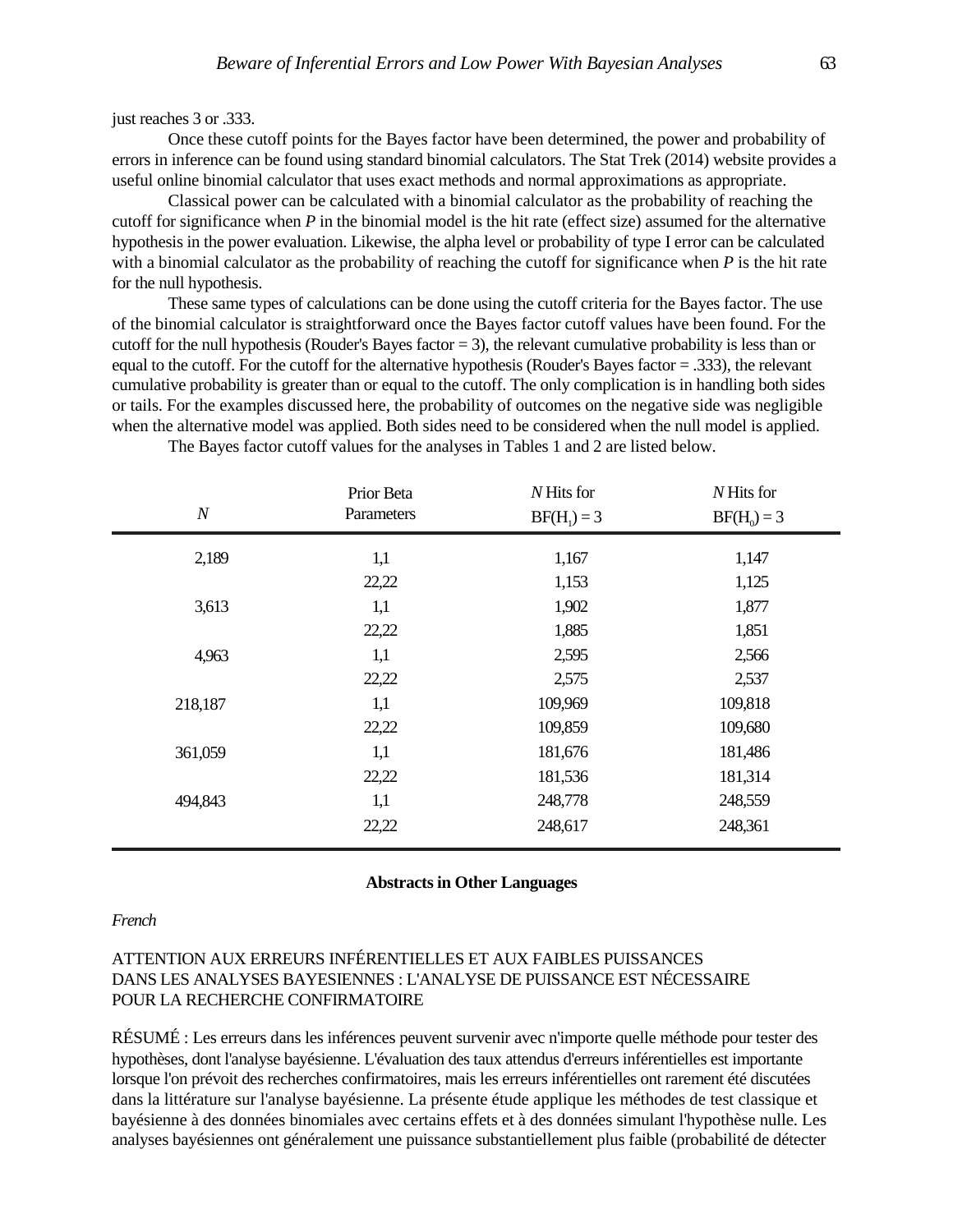correctement un effet), particulièrement avec des petites tailles d'effet. Pour des données avec une petite taille d'effet et une puissance de 0,80 pour une analyse classique, la probabilité que le facteur de Bayes avec une probabilité a priori uniforme atteignant 3 ou plus soit correctement en faveur du modèle alternatif fut seulement de 0,173. La probabilité que le facteur de Bayes fut de 3 ou plus et soutienne incorrectement le modèle nul était de 0,619. Ces données vérifient que l'évaluation quantitative des taux d'erreur inférentielle attendus est essentielle lorsque l'on conçoit des études confirmatoires qui utilisent des analyses bayésiennes. L'argument selon lequel les biais en faveur du modèle nul sont appropriés pour des petites tailles d'effet du fait des potentiels problèmes méthodologiques est basé sur la recherche exploratoire et n'est pas appropriée pour des recherches confirmatoires bien conçues qui se concentrent sur une taille d'effet préétablie.

# *German*

# VORSICHT VOR INFERENZFEHLERN UND GERINGER TESTSTÄRKE BEI BAYESSCHEN ANAL-YSEN: EINE ANALYSE DER TESTSTÄRKE WIRD BEI BESTÄTIGUNGSFORSCHUNG BENÖTIGT

ZUSAMMENFASSUNG: Fehler bei Schlussfolgerungen können bei jeder hypothesenüberprüfenden Methode auftreten, auch bei der Bayesschen Analyse. Die Abschätzung der zu erwartenden Anzahl von Inferenzfehlern ist wichtig, wenn eine Bestätigungsforschung geplant wird, aber Inferenzfehler wurden nur selten in der Literatur über Bayessche Hypothesenüberprüfung diskutiert. In der vorliegenden Untersuchung wurden die klassische und die Bayessche Methode zur Hypothesenüberprüfung auf binomiale Daten bei bestimmten Effekten und auf Daten zur Simulation der Nullhypothese angewandt. Die Bayesschen Analysen weisen im allgemeinen eine deutlich geringere Teststärke auf (die Wahrscheinlichkeit, einen wahren Effekt zu erkennen), besonders bei kleineren Teststärken. Bei auf klassische Weise analysierten Daten mit einer geringen Effektstärke und einer Teststärke von .80 beträgt die Wahrscheinlichkeit, dass der Bayes-Faktor mit einem gleichförmigen Prior von 3 oder höher das alternative Modell zu Recht bestätigt, nur .173. Die Wahrscheinlichkeit, dass der Bayes-Faktor von 3 oder höher das Nullmodell fälschlicherweise bestätigt, beträgt .619. Diese Ergebnisse belegen, wie wichtig die quantitative Abschätzung erwarteter Inferenzfehler ist, wenn man Bestätigungsstudien unter Verwendung von Bayesschen Analysen plant. Das Argument, dass Abweichungen zugunsten des Nullmodells für geringe Effektgrössen angemessen sind wegen potentieller methodologischer Probleme, beruht auf exploratorischer Forschung und ist für eine wohlüberlegte Bestätigungsforschung unangemessen, die auf eine vorher festgelegte Effektstärke abzielt.

## *Spanish*

# CUIDADO CON LOS ERRORES INFERENCIALES Y BAJO PODER EN ANÁLISIS BAYESIANOS: SE NECESITA UN ANÁLISIS DE PODER PARA LA INVESTIGACIÓN CONFIRMATORIA

RESUMEN: Los errores en la inferencia pueden ocurrir con cualquier método de prueba de hipótesis, incluyendo al análisis Bayesiano. La evaluación de las tasas esperadas de errores inferenciales es importante en la planificación de la investigación confirmatoria, pero rara vez se han abordado los errores inferenciales en los escritos sobre la prueba de hipótesis Bayesiana. Apliqué métodos de prueba de hipótesis clásicos y Bayesianos a datos binomiales con efectos conocido y datos que simulaban la hipótesis nula. El análisis Bayesiano generalmente tuvo un poder sustancialmente menor (la probabilidad de detectar correctamente un efecto), en particular para los efectos pequeños. Para los datos con un efecto pequeño y poder de 0.80 en un análisis clásico, la probabilidad de que el factor de Bayes con un cálculo previo uniforme de 3 o más apoyando al modelo alternativo fue de sólo 0.173. La probabilidad de que el factor de Bayes fuera 3 o más apoyando incorrectamente al modelo nulo fue 0.619. Estos resultados verifican que la evaluación cuantitativa de los índices de error inferencial esperados es esencial en el diseño de estudios de confirmación que utilizan análisis Bayesianos. El argumento de que los sesgos a favor del modelo nulo son apropiados para los efectos pequeños por posibles problemas metodológicos se basa en la investigación exploratoria y no es apropiado para la investigación confirmatoria bien diseñada que se centra en un efecto de tamaño preestablecido.